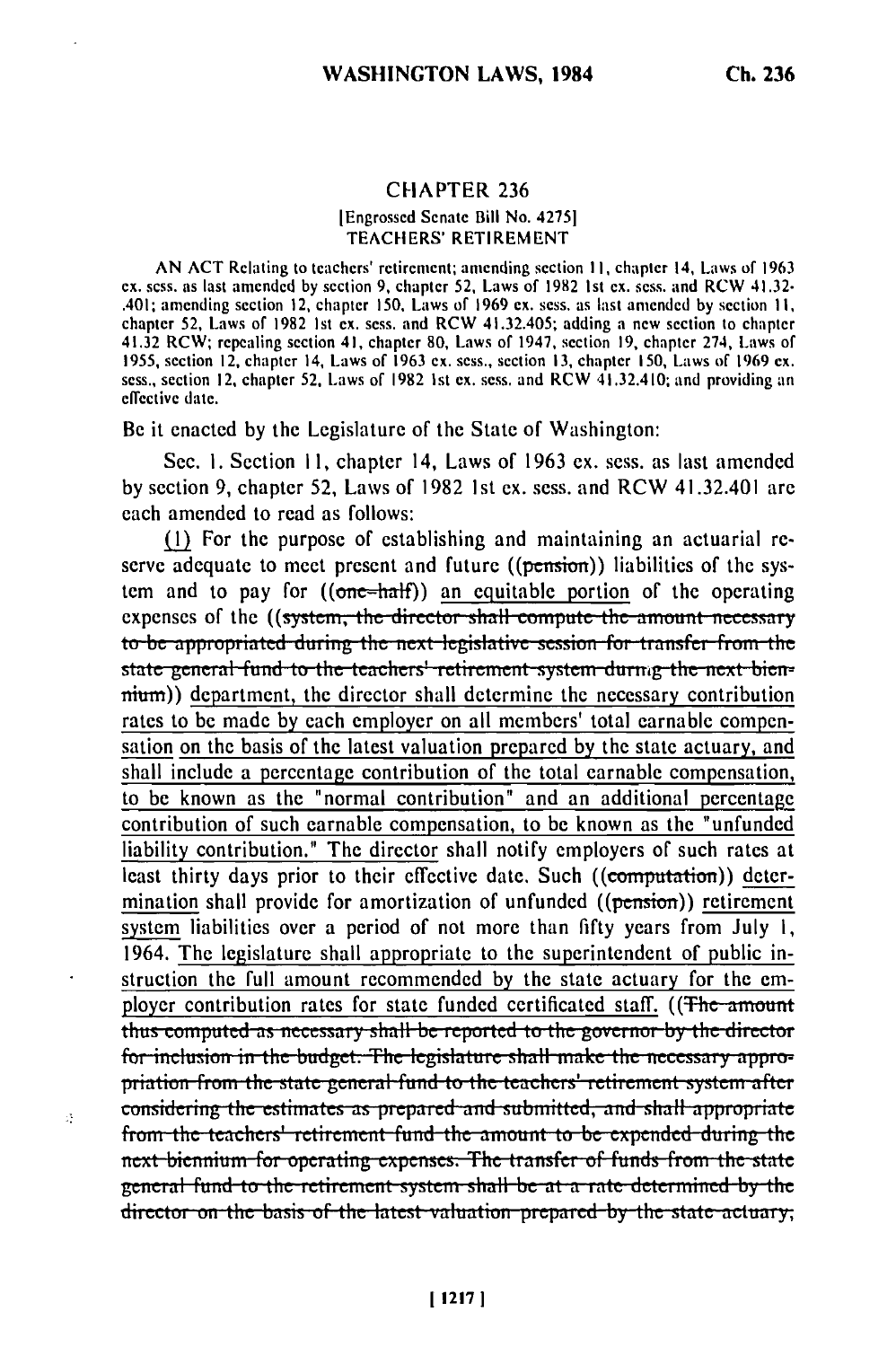$Ch. 236$ 

and shall include a percentage contribution of the total earnable compensation of the members for the biennium for which the appropriation is to be made, to be known as the "normal contribution," and an additional percentage contribution of such earnable compensation, to be known as the "unfunded liability contribution." Such transfers from the general fund shall be made before the end of each calendar quarter, except for the  $1981 =$ 83 biennium such transfers from the general fund shall be made as provided in an act making an appropriation for the retirement system or as directed by rules promulgated under RCW 43.41.110(13). When payments are made less often than quarterly, the legislature shall appropriate additional amounts equal to the interest that would have been earned under a quarterly-payment-basis.)) The amounts ((transferred)) shall be ((distributed to)) denosited in the teachers' retirement fund for the payment of pensions, survivors' benefits, and the ((states's)) employer's share of the operating expenses for the system. ((The total amount of such transfers for a biennium shall-not exceed-the total amount appropriated by the legislature.)) However, a school district for the 1985-86 school year shall not be required to pay to the department of retirement systems for the employer contribution to the teachers' retirement system, any amount in excess of the funds received by such school district from the state through the office of the superintendent of public instruction for such purpose, and for the 1986-87 school year and thereafter, a school district shall not be required to pay at a rate exceeding the rate that the director sets for the employer contribution for each employee.

(2) In order to equitably reimburse the department of retirement systems expense fund, the director shall ascertain and report to each employer the contribution rate necessary to defray its proportional share of the cost of administering this chapter during either the next biennium or fiscal year, whichever is required to provide the amounts needed to defray such cost of administration. The director shall also ascertain at the beginning of either each biennium or each fiscal year, whichever is required, and request from the legislature an appropriation for the department of retirement systems expense fund sufficient to cover estimated expenses for the biennium or fiscal year.

Sec. 2. Section 12, chapter 150, Laws of 1969 ex. sess. as last amended by section 11, chapter 52, Laws of 1982 1st ex. sess. and RCW 41.32.405 are each amended to read as follows:

An income fund is hereby created for the purpose of crediting regular interest and such other income as may be derived from the deposits and investments of the various funds of the teachers' retirement fund. All accumulated contributions in the account of a terminated employee except as provided for in RCW 41.32.500 (1) through (3), 41.32.510, 41.32.810, and 41.32.815 shall be transferred to the income fund. If the former employee,